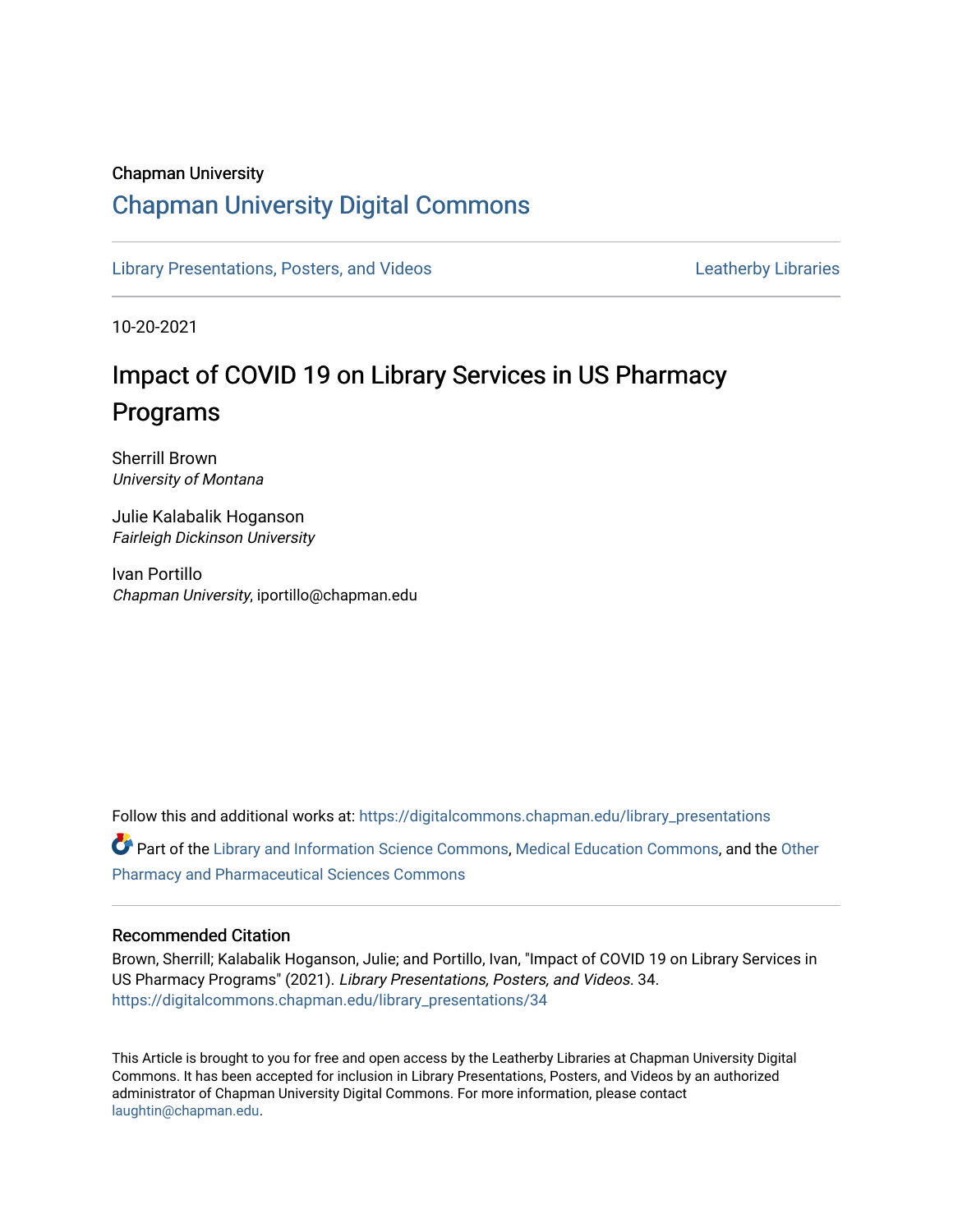## Impact of COVID 19 on Library Services in US Pharmacy Programs

## **Comments**

Presented at the 2021 American College of Clinical Pharmacy (ACCP) Annual Meeting.

This scholarship is part of the [Chapman University COVID-19 Archives](https://digitalcommons.chapman.edu/covid-19_archives/).